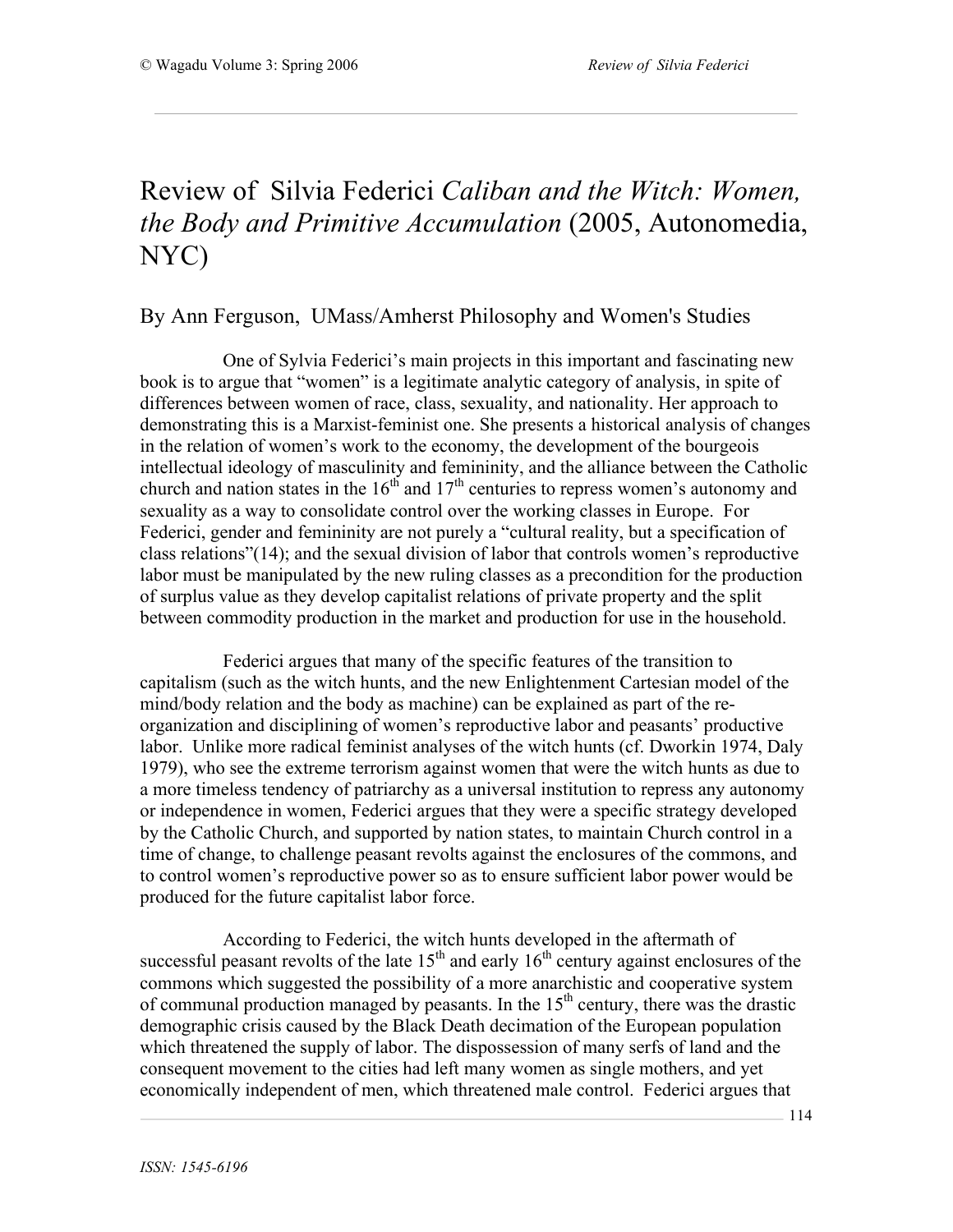the Church, landed gentry and merchant classes seized on the witch hunts as the way to promote their various projects: controlling so-called "heresies" that supported more egalitarian roles for women in religion, limiting women's control over reproduction and independent sexuality by prohibiting abortions and targeting women as the sources of non-procreative, "lewd" sexuality, stigmatizing women leaders of peasant revolts and alternative health practices so as to divide the working classes and weaken their resistance to land privatization and capitalist exploitation, and re-framing the ideology of the family to normalize the ideal relation for women as in the non-paid work of childbearing and childrearing.

An impressive aspect of Federici's argument is the convincing way she argues that the classic Marxist story of the transition to capitalism needs to be corrected. Instead of the overemphasis often placed on contradictions within the economic system of feudalism that led to its overthrow by capitalism, we should emphasize the key role of repressive force in the transition. It was state and church-instituted violence, and not economic changes, that were key in repressing peasant rights and privatizing the commons, in wresting control of their bodies and reproduction from women, and in imperialist acquisition of new territories, subjects, and slaves. Central to this process was the ideological demonization of these subjugated populations to justify racist repression and exploitation of their labor. Witch hunts were used to terrorize independent women and rebellious colonial and slave subjects. Both groups were defined as more in thrall to their irrational bodies than dominant class and race men. Systems of legal and economic sexism (women relegated to downgraded, "nonproductive" domestic labor and productive motherhood) and racialization (European white men defined as citizens with full legal rights while indigenous and slave populations were not) created state authority thought to be justified in imposing imperialist and slavery regimes on backwards populations for their own good. Federici argues that the development of such ideological regimes where state and religious institutional forces colluded to create second class and non-citizens were the dark counterpart to Enlightenment ideas of citizen rights to freedom, democracy and self-determination. Further, she argues, these repressive developments and ideologies were necessary conditions for the growth of capitalism as an economic system in Europe.

In the context of her historical arguments for the systematic use of repression in witch hunts as a feature of the new bourgeois control of sexuality, she critiques Michel Foucault's analysis of the birth of this new regime of sexual control (Foucault 1978). She argues that his theory of the development of a new kind of power, which he calls "disciplinary power", is too idealist in emphasizing the imposition of new body disciplines by the use of discourses of sexuality by sexologists, parents, doctors, agents of the state, and those targeted by the discourses in internalized self-discipline. Foucault ignores the way that bourgeois control of women's sexuality involved explicit force and terrorism through the witch hunts, land dispossession, and other repressive tactics. Indeed Foucault ignores questions about male domination and female sexuality altogether in discussing the transition to capitalism, making no mention of the witch hunts. He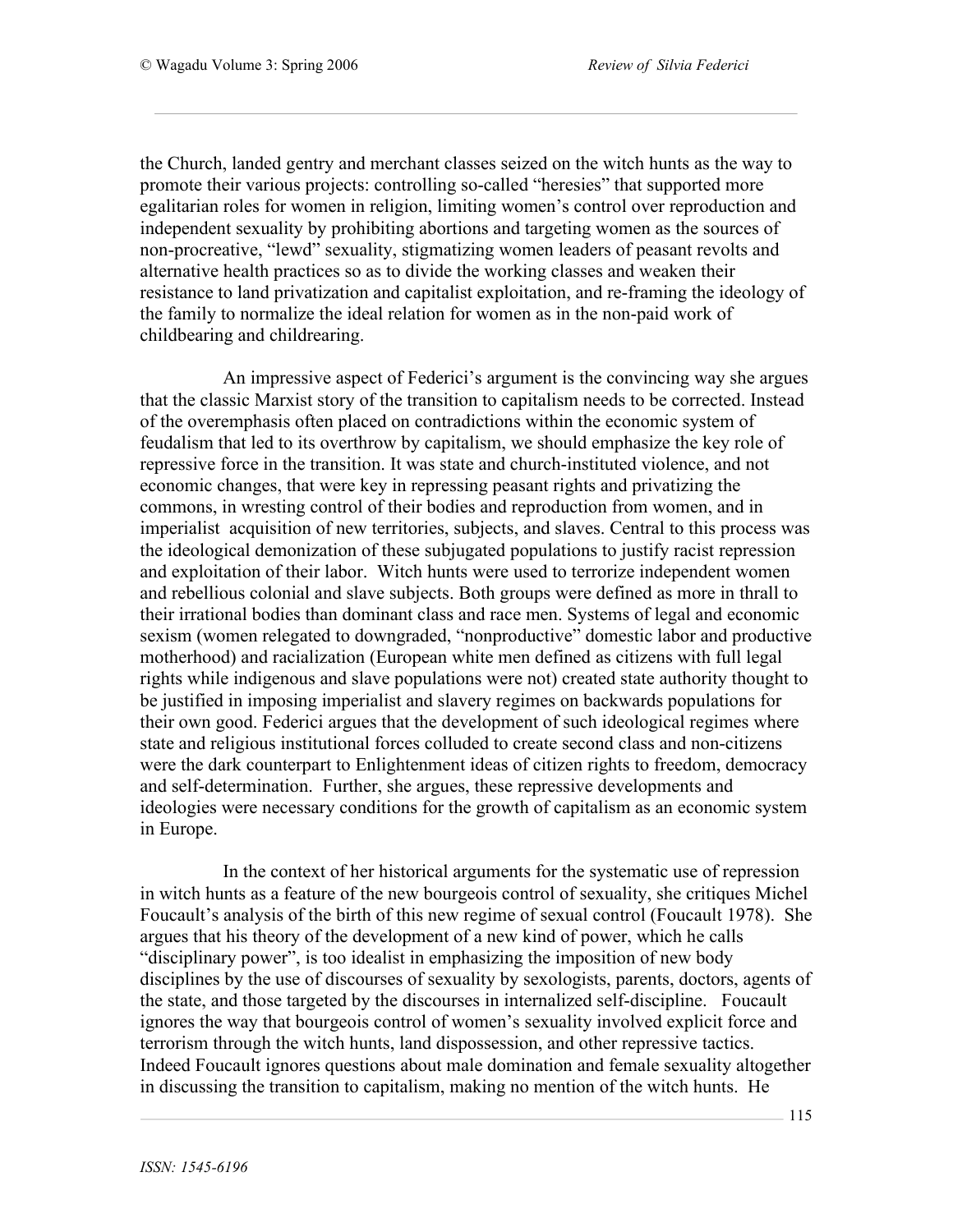seems completely uninterested in repressive aspects of the control of women's sexuality such as rape, battery, and harmful beauty fashions as body techniques of control which discipline women. Further, Federici argues that Foucault is too idealist in attributing the imposition of bourgeois sexuality to a vague Power distributed through micro-powers that replaces repressive, sovereign, or judicial power. Instead disciplinary power, or individual self-disciplining through discourses and body practices, requires and relies on a prior repressive power to motivate those targeted to obey.

While Federici's points against Foucault are well taken, they are not particularly deep criticisms against such a notoriously slippery thinker. While there are passages in *The History of Sexuality, vol. 1* that suggest that he thinks disciplinary power has replaced repressive sovereign or judicial, power; other places suggest that he wants simply to focus on this new type of power, not to eliminate the importance of repressive power altogether. And while Foucault can certainly be critiqued from a feminist perspective for having left a serious consideration of gender power out of his history of sexuality, there are Foucauldian feminist historians who are attempting to add such a history of gender power in sexuality (cf. Scott 1996; Canning 1999).

Federici has certainly made a compelling argument that challenges the standard Marxist reading of the transition from feudalism to capitalism as due to the weakening of the former system because of its internal conflicts and the ability of capitalism to organize the productive forces available in a more efficient way than in the old system. Rather, Federici calls attention to the continued use of repressive and brutal force in the process of primitive accumulation that defeated peasant revolts which were successfully experimenting with alternative cooperative modes of production. She also highlights the women's health and reproductive practices, including birth control and abortion, that were undermining the power of the Catholic Church to control women's sexuality. In some ways, the idea of magic and the power of the devil to be used by women witches was a throwback to a medieval Christian world view incompatible with the new mechanistic world view of bourgeois science. But Federici argues that the witch hunt was a "transitional phenomenon", a sort **of ideological bricolage** that evolved under the pressure of the task it had to accomplish (203), viz. a way of "going back" for capitalism that established the conditions for capitalist accumulation. In this, she contrasts her claim with that of Carolyn Merchant (1980) that the rise of the modern scientific method was the cause of the witch hunt. Merchant argues that modern science comes to see the exploitation of nature as progress, and also see women and the belief in magic associated with witch rituals as disorderly parts of nature that have to be subdued.

Unlike Merchant's view, which would seem to imply that once capitalist science is dominant, repression of women can disappear since belief in magic will disappear, Federici gives us a chilling application of her theory that capitalism must always operate by repressive tactics. She argues that in contemporary globalization, witch hunts are again coming to the fore. Such an occurrence seems to suggest that capitalism is never able to get through the stage of primitive capitalist accumulation in order to get to a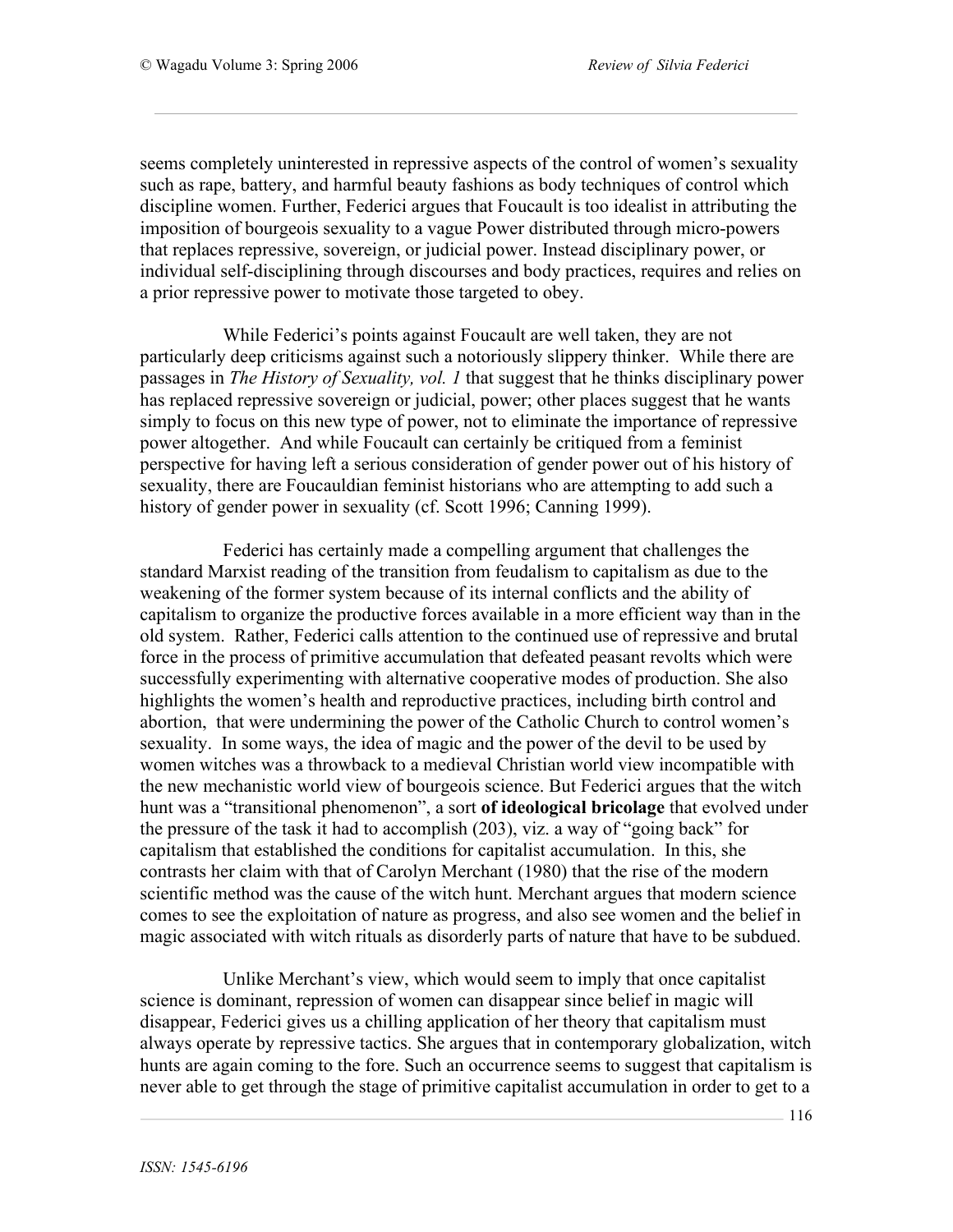more rational, less violent stage of pure capitalist market exploitation. Rather, there are always conflicts between classes and class fractions which develop which facilitate the use of scapegoats and the Othering of some individuals and groups and the consequent use of repressive violence as psychological responses to the system and as mechanisms that have the effect of "divide and conquer" on those subjugated.

There are, however, several problems with Federici's account. One of them concerns feminist politics and the Marxist feminist unitary theory of the connection between class exploitation, sexism and racism that she presents. A tri- or multi-systems socialist-feminist analysis of the sort that Heidi Hartmann (1981) or I (1991) give of the connection between these systems of power would take the same historical facts that Federici uses to explain the witch hunts, the changes in women's control over their sexuality and the exclusion of women from well-paying wage labor, typed as men's jobs, and come to a different conclusion. I would argue that these three systems of power are always in uneasy relation to each other, with periodic crises that require negotiation between dominant groups that either diminish or augment the power of groups exploited or dominated in the subsequent reorganization. Sometimes, indeed, some powers are gained by oppressed groups while others are lost. For example, Federici argues that the so-called "querelle des femmes" which arose in  $16<sup>th</sup>$  and  $17<sup>th</sup>$  century Europe featured a transition to a new way of viewing the relation between men and women in which women were portrayed as naturally more domestic, submissive and less able to use rationality, hence women lost power in this new gender ideology. She sees this as the effect of the development of a new Cartesian model of the mind and body as separate and the body as a machine which must be dominated by reason in order to be productive. Since women are associated more with the non-rational body than men, they and their work are assumed to be less rational, less productive and more in need of discipline by men.

But such a reading of the "querelle des femmes", more accurately, the "woman question" misses the debate: that Cartesianism precisely opens the door for a challenge to the ancient and medieval Greek and European world view of women as inferior to men because of their reproductive, more animal-like functions. If women as souls and minds are as distinct from their bodies as are men, then as human souls and minds they should have the same natural and political rights as men. Such inconsistencies in bourgeois ideology provided an opening for feminist thinkers like Wollstonecraft (1797), Mill (1970), Goldman (1969) and Pateman (1988) to challenge not only the lack of available education for women, but also their lack of citizen rights and the inequalities of patriarchal marriage arrangements. Such thinking, along with the possibility of economic independence for women with the rise of capitalism, forced a change from father patriarchy, where marriages were arranged, to the idea of marriage for love, as a voluntary contract, and critiques of unequal marriages. Although patriarchy was not thereby eliminated, the negotiation between patriarchal privileges and capitalist practices became important in ensuring what kinds of freedoms and constraints would be placed on women in subsequent social formations.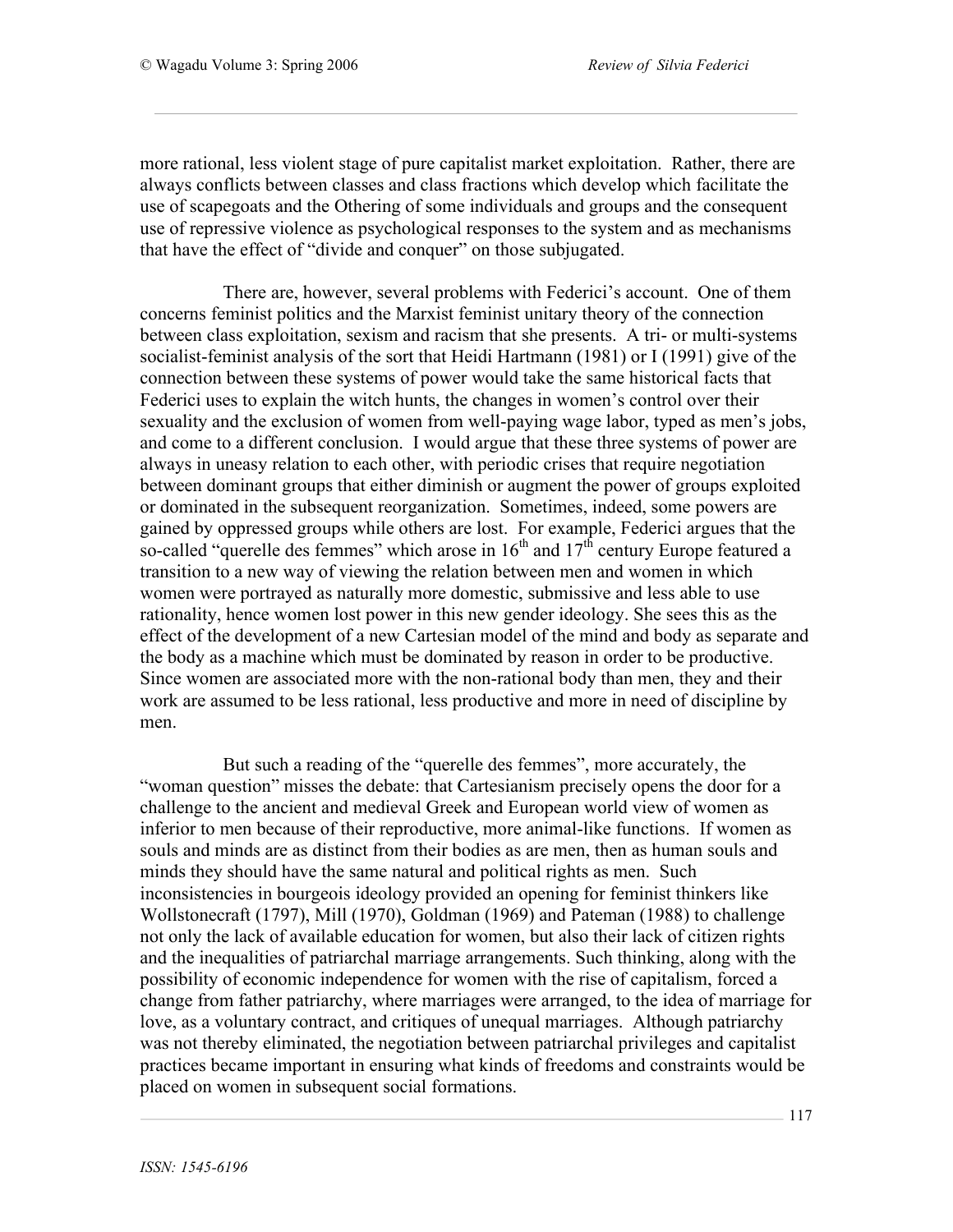We can give a similar re-reading of the way that members of the male working class organized to petition owners not to employ women in their trades. Federici notes that there were campaigns of craft workers to exclude female workers from their work shops, starting in late  $15<sup>th</sup>$  c (95). There was also a practice called the "patriarchy of the wage", where when families worked together, that women's wages were paid to their husband's so not in women's control. Although Federici does acknowledge that both of these involved male working class members' desire to maintain gender control over women, she argues that the exclusion campaign was only successful because it dovetailed with capitalist desire to redefine reproductive work of women as unpaid and in home. Presumably also, she would attribute a similar function to the patriarchy of the wage practices. But surely, there is a non-reductive way to read these phenomena as well: not simply an irrational caving by male workers to an ideology which benefits the capitalists, but as a desperate attempt to preserve male power that is being undermined with the rise of capitalism (cf. Hartmann 1981). If so, we have evidence of two systems of power that come into conflict, and must be re-adjusted to achieve a new stability, rather than the functionalist approach that Federici gives.

The point at issue here has political consequences. If the socialist-feminist reading of the systems of power at issue is correct, a simple "unite and fight" political strategy of the sort suggested by Federici will not work, because equalizing power in this complicated combination of systems will require autonomous social movements of those oppressed, including people of color who are the heirs of the racist imperialism Federici sees as a bi-product of primitive capitalist accumulation. Only after this can we consider coalitions to fight the beast together!!

Perhaps the most fascinating analysis in the book comes in chapter 3, entitled "The Great Caliban: the struggle against the Rebel Body". In this chapter Federici claims that the new conditions of capitalist production forced the bourgeois to reframe the relation between Reason, Passion and the Body prevalent in the ancient and medieval world so as to find new ways to increase the productive power of bodies. Bodies, as work machines, are seen as the primary source of wealth rather than land or military power, since as the source of labor power (human capital), they are presumed infinitely exploitable. Thus, philosophers and scientists are set the task of learn how to manipulate this bodily power and reconceive its relation to the will, mind, and soul. The body is no longer conceived merely as a negative or sinful force, as it was in the Middle Ages, but a possible positive productive force.

With this focus, Federici reads the debate between Descartes and Hobbes on materialism vs. dualism as different strategies to deal with the relation of mind and body that have consequences for capitalist disciplining of worker bodies. Descartes allows for the possibility of **self-management and self-mastery** of one's body by mind and will, and to emphasize this makes mind and body metaphysically distinct. Hobbes, on the other hand, conceives of body and mind as one substance as united in a materialist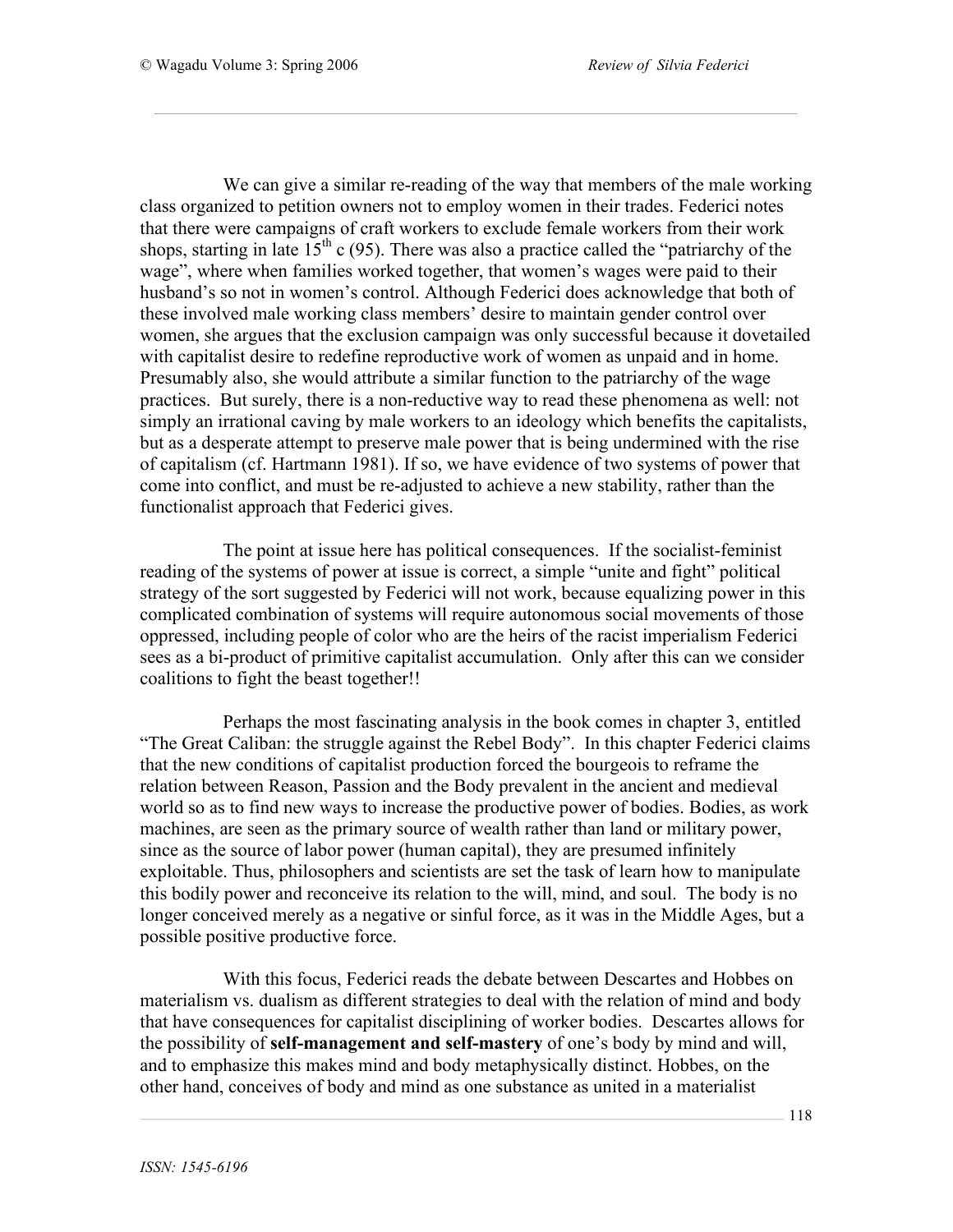striving for self interest that can then be controlled by an absolute sovereign who could manipulate the fear and self interest of his subjects. Federici argues that the Cartesian philosophy won out as a bourgeois strategy of state power: sovereigns could in reality never pull off absolute power, but if citizens are seen as capable of self-discipline to obey the "contract" between themselves and state authorities, all that is required is their education into bourgeois morality. Of course this perspective also leaves open potential rebellion against a state thought to be unjust, as in the English, American, and French Revolutions, but at least in the meantime the focus on work discipline and individual responsibility is meant to replace the belief in magic and occult powers outside individual control (the "evil eye", "the stars", etc.) which made bodies much less productive than required for a capitalist work force.

Federici's chapter on the great witch hunt in Europe takes a Marxist functionalist point of view that this was a deliberate campaign, amounting to a war against women to wrest control of their reproductive powers and reduce their possibilities of resistance to capitalist development, in order to use reproduction as a way of augmenting labor power. Another functionalist explanation is possible, that the Catholic Church used the witch hunts to consolidate its power against the various heresies which were more gender egalitarian. We are really never given sufficient reason to reject this alternative account. For example, the Cathar heresy had challenged the Catholic Church's negative view of women, and had devalued marriage and even procreation which were seen as an entrapment of the soul. If we see the Catholic Church as an institutionalized patriarchy as does Andrea Dworkin in her analysis of witch hunts in *Womanhating* (Dworkin 1974), then a multi-system socialist-feminist analysis would resist the Federici's reductivist tendency to see the functional motor of the witch hunts as capitalist-inspired, and would instead see it as more multi-causal in origin.

Another question about her explanation concerns the role of irrational factors in this war of terror on women. An alternative explanation to Federici's sees the witch hunts as like epidemics, as social panics of fear in which vulnerable members of the population are made scapegoats and "othered" to provide the explanation of bad or harmful events or occurrences. While Federici does not deny that such a social process may occur, she wants to argue that this irrational response can be used in the interest of powerful groups. She cites Taussig (Taussig 1980; cf. Federici:170), who argues that Devil beliefs arise in those times when one mode of production is changing into another. Those harmed by these changes look for a scapegoat to blame, and the state and ruling class use this opportunity to use women as scapegoats in order to challenge those previously accepted practices (e.g. termination of unwanted births, magic and ritual healing ceremonies propitiating the spirit world) that they now want to challenge.

This combination explanation of irrational and rational factors is an intriguing one and can be used to explain the role the subconscious irrational factors at play even today in the US foreign and domestic policy, which uses vaguely defined "terrorists" as the enemy to justify wars waged for other motives. However, it is still unclear how the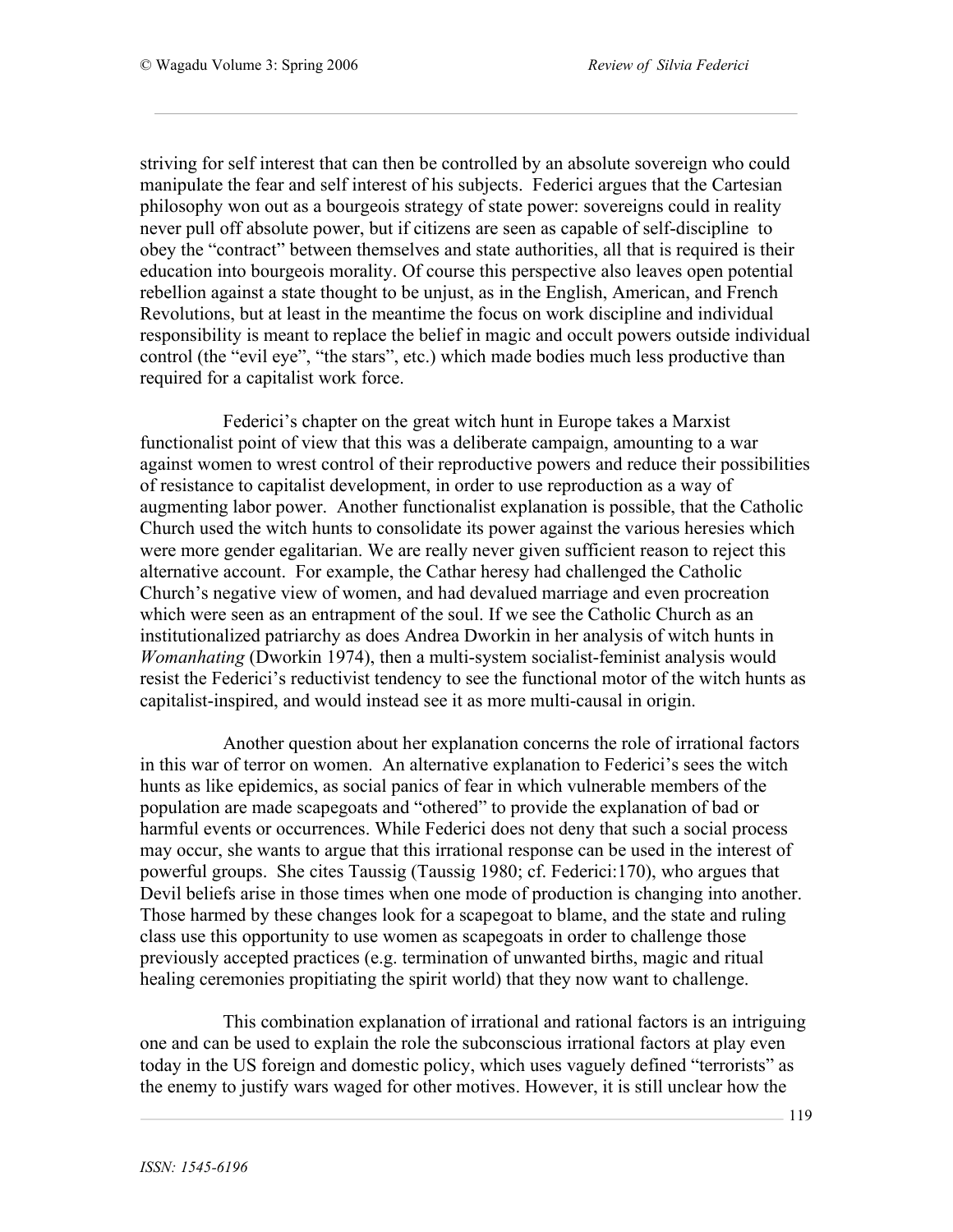functional explanation goes together with the "irrational Othering" explanation. Do we have to suppose that one or more sets of actors, the ruling group(s), whether thought of as the patriarchs, the wealthy, or capitalists, or state and church authorities, are more capable of a rational pursuit of their own interests than the masses, who are generally manipulable by the logic of irrational Othering? Or, are these irrational factors always at work, even in defining what people, including the ruling groups, think of as their own self interest?

Assuming that even church patriarchs and capitalists are governed by irrational factors in their definition of their self interests implies that the straightforward Marxian logic of capitalist accumulation that Federici posits is too simplistic. We can no longer assume that this capitalist rational logic takes over at a certain point in history, thus rendering all other means of preserving and acquiring social power anachronistic, as do Marx and Engels in *The Communist Manifesto*. Federici herself points out that in this present period of capital accumulation known as globalization, witch hunts are again coming to the fore in parts of Africa and Latin America. In which case her explanation that witch hunts were a kind of "ideological bricolage" in the transition to capitalism from the medieval world is no longer helpful, since instead it appears that capitalism always needs techniques of terror to continue its so-called "primitive accumulation", which is never complete. Further, this time the terror campaigns are not due to manipulation by dominant churches or collusion of capitalist powers, but, often, fundamentalist breakaways from the mainstream religions, such as fundamentalist Christians or Islamists, and seem to manifest that the irrational Othering process noted earlier are returning again.

Given this more complicated model of the interaction of rational and irrational human motives in Othering campaigns, there are plausible alternative explanations to those Federici gives for bourgeois sexuality and racialization. She points out that sexuality becomes more regimented in Europe in the modern period. Unlike in Chaucer's day, when bawdy sexuality was celebrated for both men and women, sex between young and old, and between different classes, now becomes suspect. A negative connection is made between the prostitute and the witch, in the capitalist context in which prostitution is a growing social institution. Federici argues that this is due to the fact that both prostitutes and witches were seen to engage in sexual crimes, particularly that of nonproductive sexuality, and argues that the rising bourgeois class had to condemn such practices, as well as those of homosexuality, because of the logic of capitalist reproduction, which needed to channel sexuality into the production of legitimate children to be either workers or owners, depending on their class of origin. She also argues that the sexual fears, taboos, and anxieties of the European (male) imperialists in the colonized New World stigmatized the sexuality of the indigenous, African slaves, and women, leading to the second class or non-citizenship of these populations, since they were banned from the political social contract implicit in the capitalist wage (200).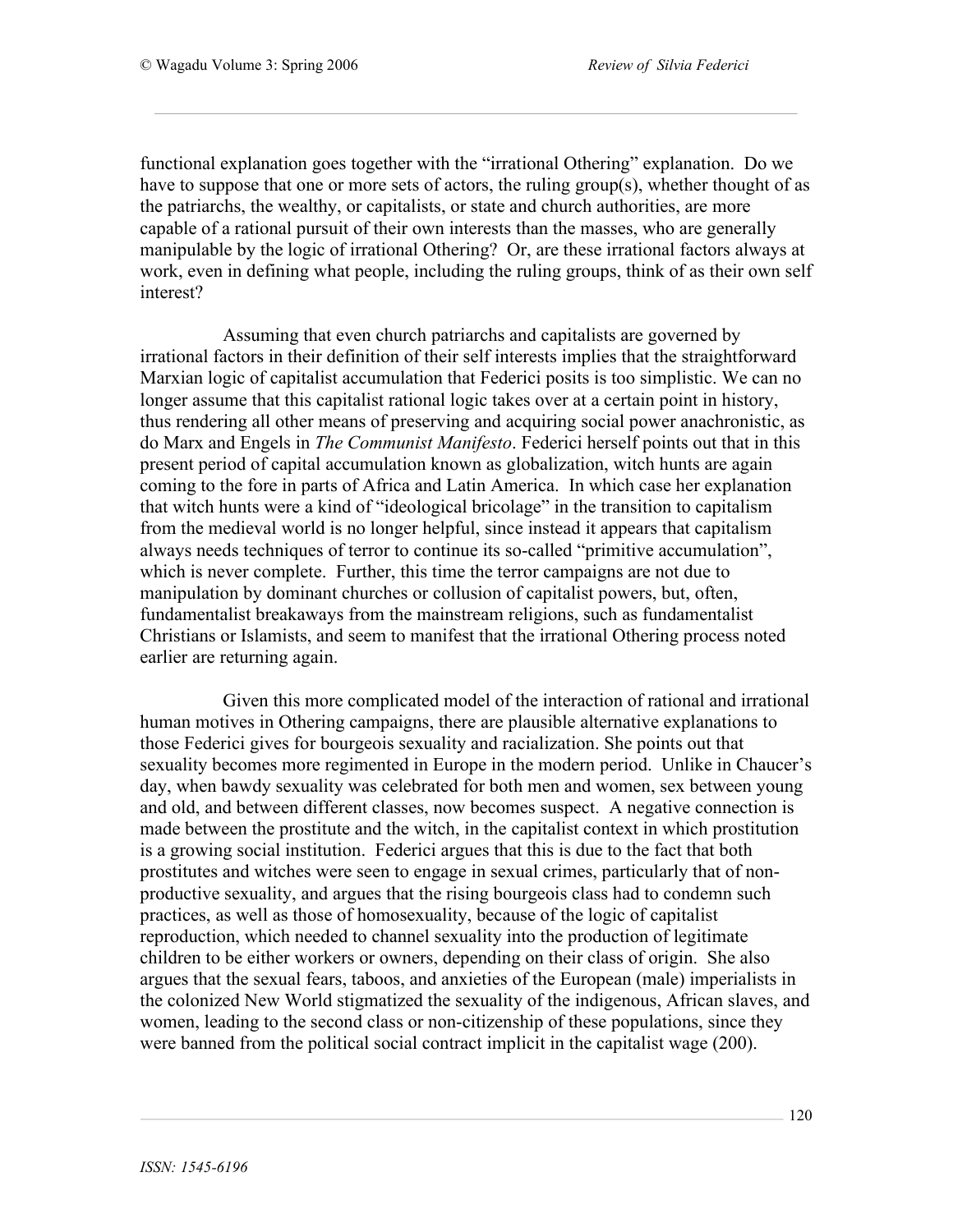However, all the facts that Federici cites above can support the alternative explanations on the one hand, of Foucault on bourgeois sexuality (1978), and of Charles Mills on what he calls "the racial contract" (Mills 1997). Foucault argues that the rising bourgeois class in Europe came to define for itself a new concept of healthy sexuality that contrasted both with the aristocracy, seen as decadent, and the working class, seen as undisciplined. With its creation of the micro-power sites of medicine, the army, criminal justice system and schools and their attendant sciences of sexology, psychiatry, criminology, and pedagogy, it defined its own self-interests in obtaining a selfconsciously interrogated sexual health that would justify its right to social dominance over the other more decadent and undisciplined classes and races. Similarly, Mills argues that European imperialists created a racialized social contract of government and economy with conquering armies imposing reservations and marginalized spaces on indigenous peoples, and subsequent economies which exploited both former indigenous land and indigenous and slave work forces. This non- and later second class citizenry continues to be rationalized by an epistemic blindness that sees such status as due to the inadequacies of these populations, and even to be "for their own good". This dehumanization was both rational and irrational from the point of view of the white imperialists and slave owners: rational in that it promoted their continuing economic exploitation and political power over these groups, and irrational in that it was often overkill. Indigenous were slaughtered in great numbers through excessive cruelty so that they could not be as efficiently exploited, and the system of slavery retarded the faster development of a market capitalist system with less need to give the producers an adequate standard of living. The horror that Christian Europeans felt for Mayan and Inca human sacrifices did not identify these practices as themselves the effect of imperialism by these indigenous groups over other more peaceful natives such as the Zapatecs and Mixtecs, but as a general fault of indigenous "savage" cultures. Similarly, those Native American tribes, such as the Iroquois, whose women were producers of corn and not merely relegated to domestic work as were settler women, were thought to be involved in a primitive "backward" mode of production. This production was thought inferior and due to be overcome by the more "civilized" and superior patriarchal mode of production practiced by the Europeans, who saw their relegation of middle and upper class women to domestic work as a sign of "progress", not female oppression. These non-rational rejections of alien cultural differences produced a sexual and racial Othering process in which the colonists defined their economic and political self-interests to require eradication of native culture. It thus blinded them to the possibility of learning from indigenous culture, and incorporating aspects which could have been more efficient, such as a less rigid sexual division of labor.

In spite of these differences in our explanatory analytic of the logic of racist imperialism, I agree with Federici's important claim that in the New World witch hunting was a deliberate strategy used to instill terror, destroy collective resistance, silence entire communities and turn them against each other. Whether we see racist Othering processes as the prime movers or as the necessary rationalizations of imperialist domination, Federici is right to hold that they are a "response inherent to the logic of colonization that

121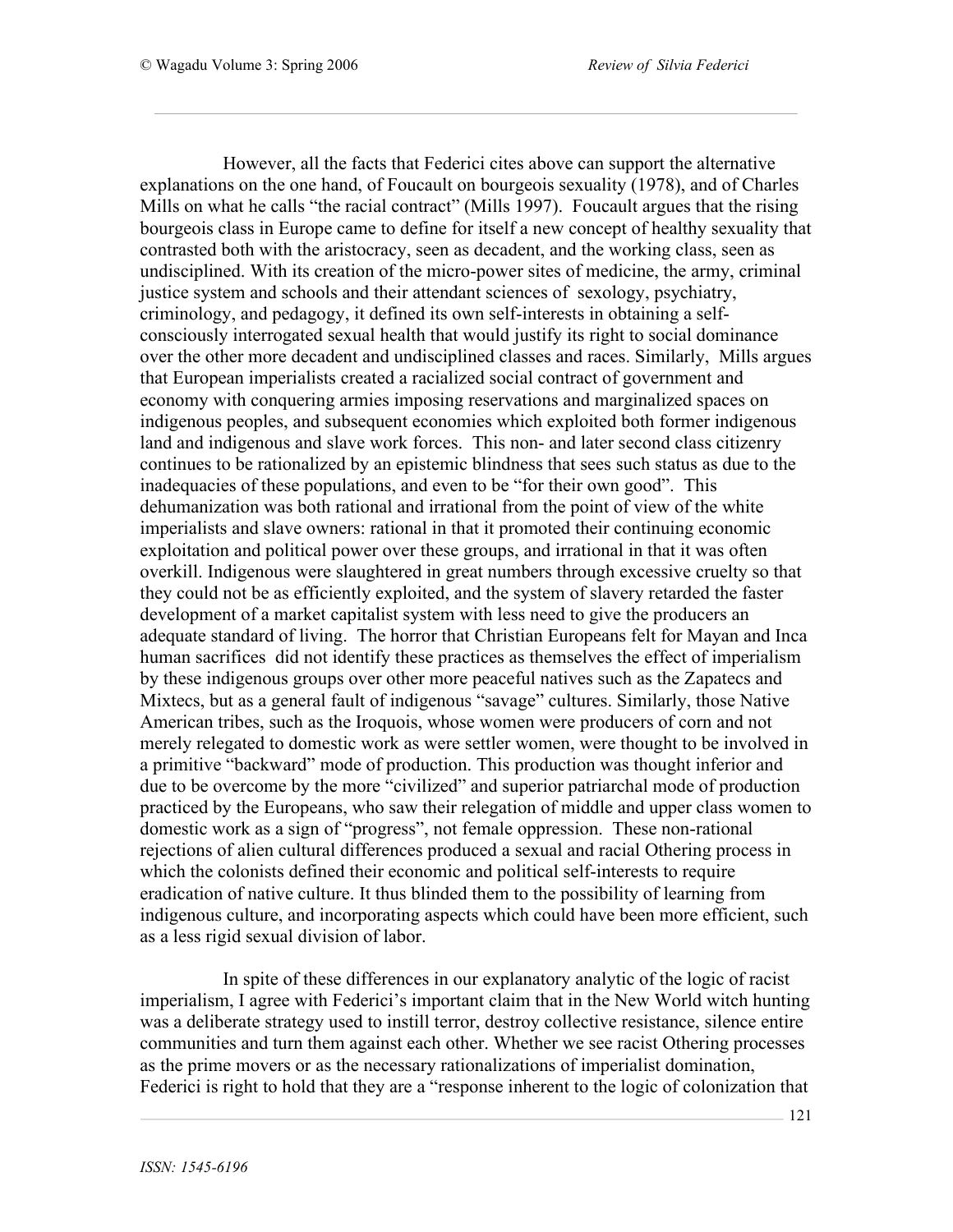inevitably must dehumanize and fear those it wants to enslave" (222). And she is also right to point out that indigenous men were less likely to be divided from their women accused of witchcraft by the Spanish colonists, unlike what happened in most of Europe during the witchcraft strategy against peasant women leaders of the resistance to the enclosures and to Catholic Church domination.

Whatever side one takes on the theoretical controversies I have raised here, Silvia Federici's book is a must read, for its brilliant historiography and marshalling of facts about the material, ideological and social changes brought to Europe, and later the New World, by capitalist and imperialist development, and the way that the phenomenon of the witch trials can be shown to figure prominently as a strategy of repression, not only against women, but against the peasant and indigenous workers against whose resistance to such development the strategy was importantly addressed. I am happy to recommend this book highly as one of the most exciting book of theoretical history and philosophy I have read in recent years.

## References for Federici Review

Canning, Kathleen 1999. "Feminist History After the Linguistic Turn", in Sharlene Hesse-Biber, Christina Gilmartin and Robin Lydenberg, eds*. Feminist Approaches to Theory and Methodology*. 1999, Oxford University Press.

Daly, Mary 1978. *Gyn/Ecology: The Meta-Ethics of Radical Feminism*. Boston: Beacon.

Dworkin, Andrea 1974. *Womanhating.* New York: Dutton.

Ferguson, Ann 1991. *Sexual Democracy: Women, Oppression, and Revolution.* New York: Pandora/Unwin & Hyman.

Foucault, 1978. *A History of Sexuality, v. 1.* tr. Robert Hurley. New York: Pantheon.

Goldman, Emma 1972. "Marriage and Love", in Alix Kates Shulman, ed. *Red Emma Speaks: Selected Writings & Speeches by Emma Goldman.* New York: Vintage/Random House.

Hartmann, Heidi 1981. "The Unhappy Marriage of Marxism and Feminism", in Lydia Sargent, ed. *Women and Revolution.* Boston: South End Press.

Merchant, Carolyn 1980. *The Death of Nature: Women, Ecoloogy and the Scientific Revolution*. New York: Harper and Row.